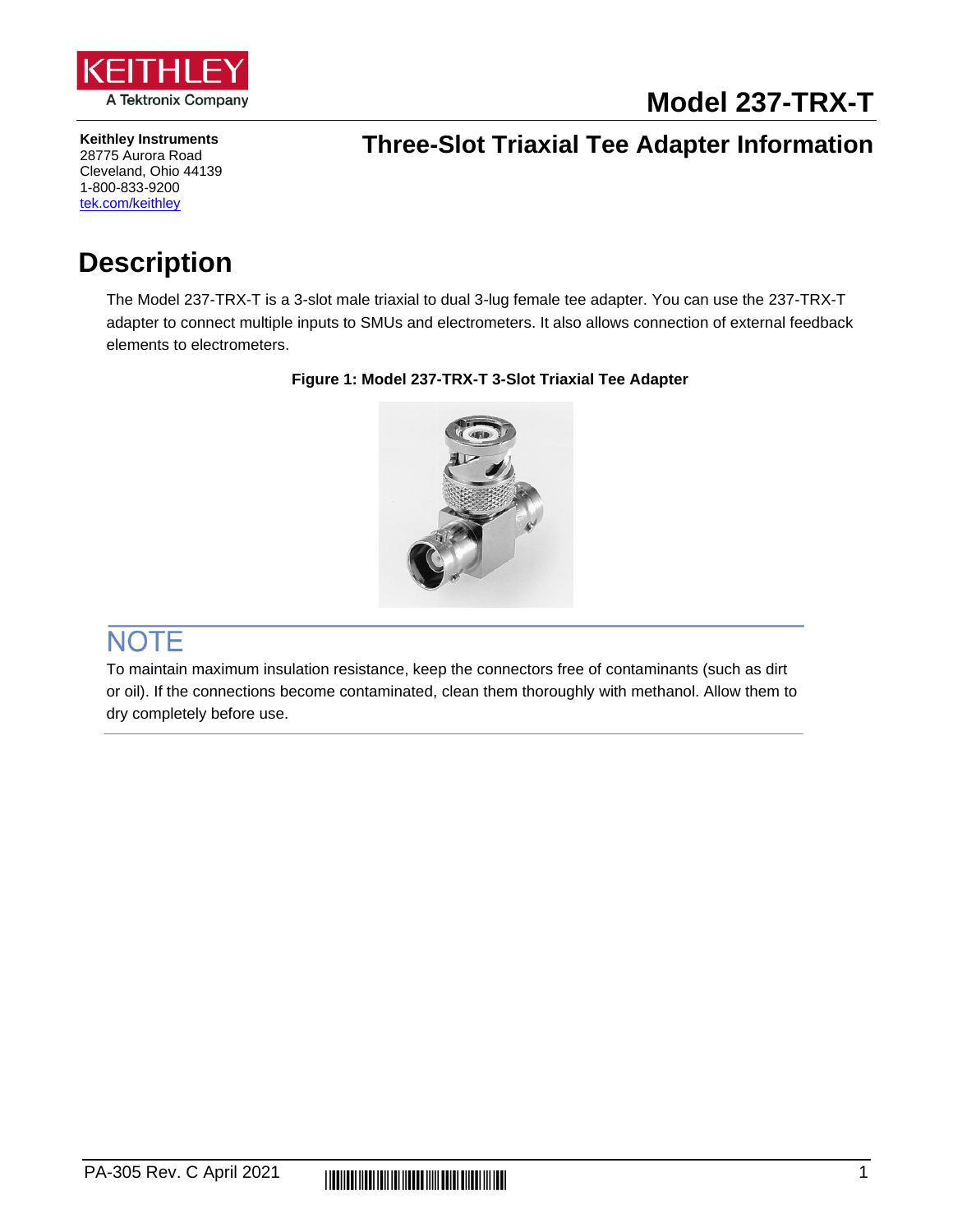## **Characteristics**

The schematic of the 237-TRX-T is shown in the following figure.



#### **Figure 2: 237-TRX-T schematic**

| <b>Working voltage</b>         | 600 V <sub>PEAK</sub> center conductor to inner shield<br>1300 V <sub>PEAK</sub> center conductor and inner shield to outer shell |
|--------------------------------|-----------------------------------------------------------------------------------------------------------------------------------|
| <b>Maximum working current</b> | 1 APFAK                                                                                                                           |
| <b>Operating environment</b>   | 0 °C to 50 °C, up to 70% relative humidity at ≤35 °C                                                                              |
| <b>Contact resistance</b>      | $< 0.5 \Omega$                                                                                                                    |
| Insulation resistance          | 10 <sup>15</sup> Ω, center conductor to inner shield (500 V test voltage, 23 °C at < 40%<br>relative humidity)                    |

# **A WARNING**

**The outer shell of the triaxial connector is for protection from voltage on the center and inner shield conductors. Make sure the outer shell is always connected to earth ground or a properly grounded chassis.**

**Never touch or change the connections when power is applied to the adapter. Always turn off test system power and discharge all capacitors before connecting or disconnecting the adapter.**

**To prevent voltages from being exposed or connections from shorting together, make sure both ends of the adapter are properly connected before applying voltage.**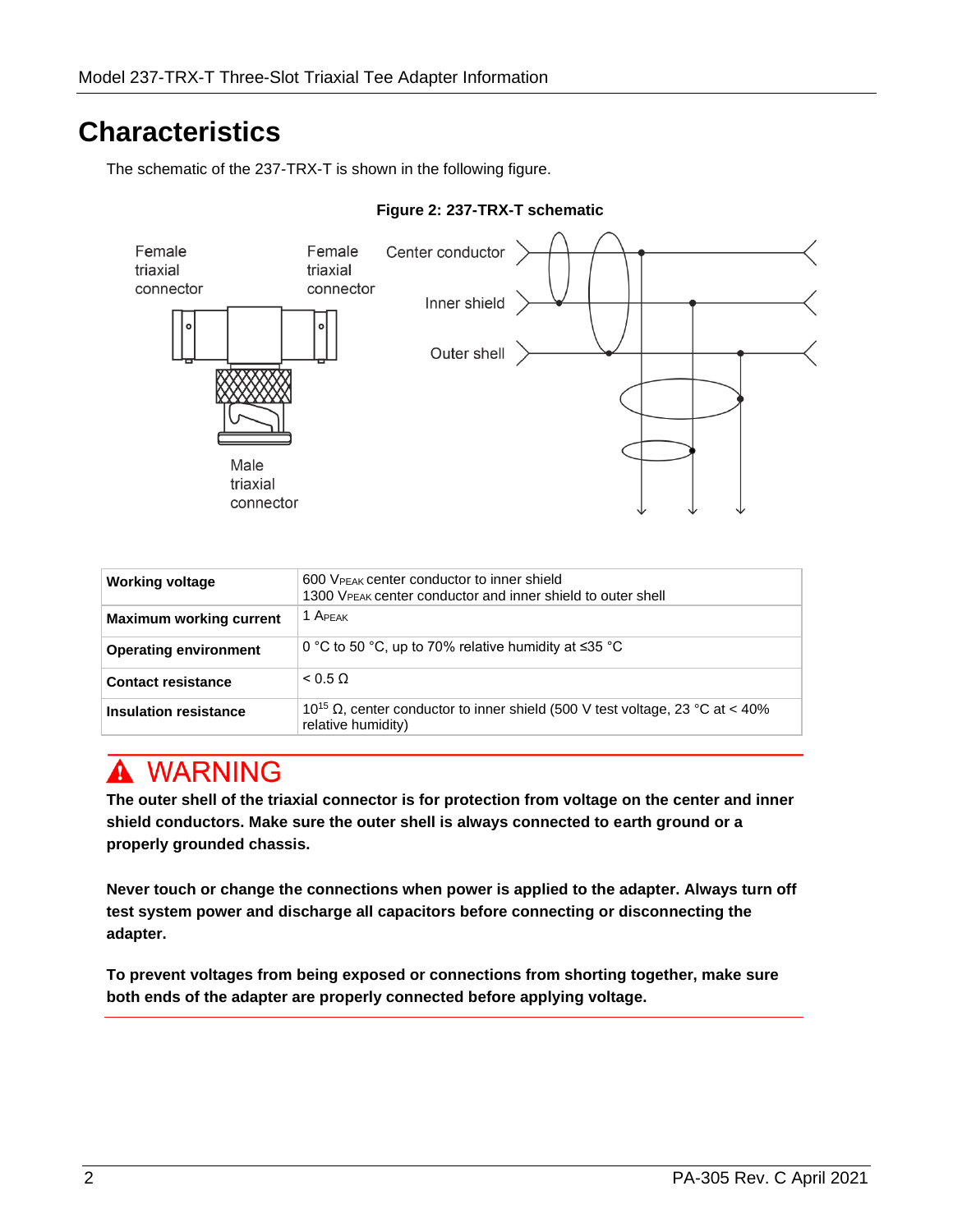

## **Safety precautions**

The following safety precautions should be observed before using this product and any associated instrumentation. Although some instruments and accessories would normally be used with nonhazardous voltages, there are situations where hazardous conditions may be present.

This product is intended for use by personnel who recognize shock hazards and are familiar with the safety precautions required to avoid possible injury. Read and follow all installation, operation, and maintenance information carefully before using the product. Refer to the user documentation for complete product specifications.

If the product is used in a manner not specified, the protection provided by the product warranty may be impaired.

The types of product users are:

**Responsible body** is the individual or group responsible for the use and maintenance of equipment, for ensuring that the equipment is operated within its specifications and operating limits, and for ensuring that operators are adequately trained.

**Operators** use the product for its intended function. They must be trained in electrical safety procedures and proper use of the instrument. They must be protected from electric shock and contact with hazardous live circuits.

**Maintenance personnel** perform routine procedures on the product to keep it operating properly, for example, setting the line voltage or replacing consumable materials. Maintenance procedures are described in the user documentation. The procedures explicitly state if the operator may perform them. Otherwise, they should be performed only by service personnel.

**Service personnel** are trained to work on live circuits, perform safe installations, and repair products. Only properly trained service personnel may perform installation and service procedures.

Keithley products are designed for use with electrical signals that are measurement, control, and data I/O connections, with low transient overvoltages, and must not be directly connected to mains voltage or to voltage sources with high transient overvoltages. Measurement Category II (as referenced in IEC 60664) connections require protection for high transient overvoltages often associated with local AC mains connections. Certain Keithley measuring instruments may be connected to mains. These instruments will be marked as category II or higher.

Unless explicitly allowed in the specifications, operating manual, and instrument labels, do not connect any instrument to mains.

Exercise extreme caution when a shock hazard is present. Lethal voltage may be present on cable connector jacks or test fixtures. The American National Standards Institute (ANSI) states that a shock hazard exists when voltage levels greater than 30 V RMS, 42.4 V peak, or 60 VDC are present. A good safety practice is to expect that hazardous voltage is present in any unknown circuit before measuring.

Operators of this product must be protected from electric shock at all times. The responsible body must ensure that operators are prevented access and/or insulated from every connection point. In some cases, connections must be exposed to potential human contact. Product operators in these circumstances must be trained to protect themselves from the risk of electric shock. If the circuit is capable of operating at or above 1000 V, no conductive part of the circuit may be exposed.

For maximum safety, do not touch the product, test cables, or any other instruments while power is applied to the circuit under test. ALWAYS remove power from the entire test system and discharge any capacitors before: connecting or disconnecting cables or jumpers, installing or removing switching cards, or making internal changes, such as installing or removing jumpers.

Do not touch any object that could provide a current path to the common side of the circuit under test or power line (earth) ground. Always make measurements with dry hands while standing on a dry, insulated surface capable of withstanding the voltage being measured.

For safety, instruments and accessories must be used in accordance with the operating instructions. If the instruments or accessories are used in a manner not specified in the operating instructions, the protection provided by the equipment may be impaired.

Do not exceed the maximum signal levels of the instruments and accessories. Maximum signal levels are defined in the specifications and operating information and shown on the instrument panels, test fixture panels, and switching cards.

Chassis connections must only be used as shield connections for measuring circuits, NOT as protective earth (safety ground) connections.

The **WARNING** heading in the user documentation explains hazards that might result in personal injury or death. Always read the associated information very carefully before performing the indicated procedure.